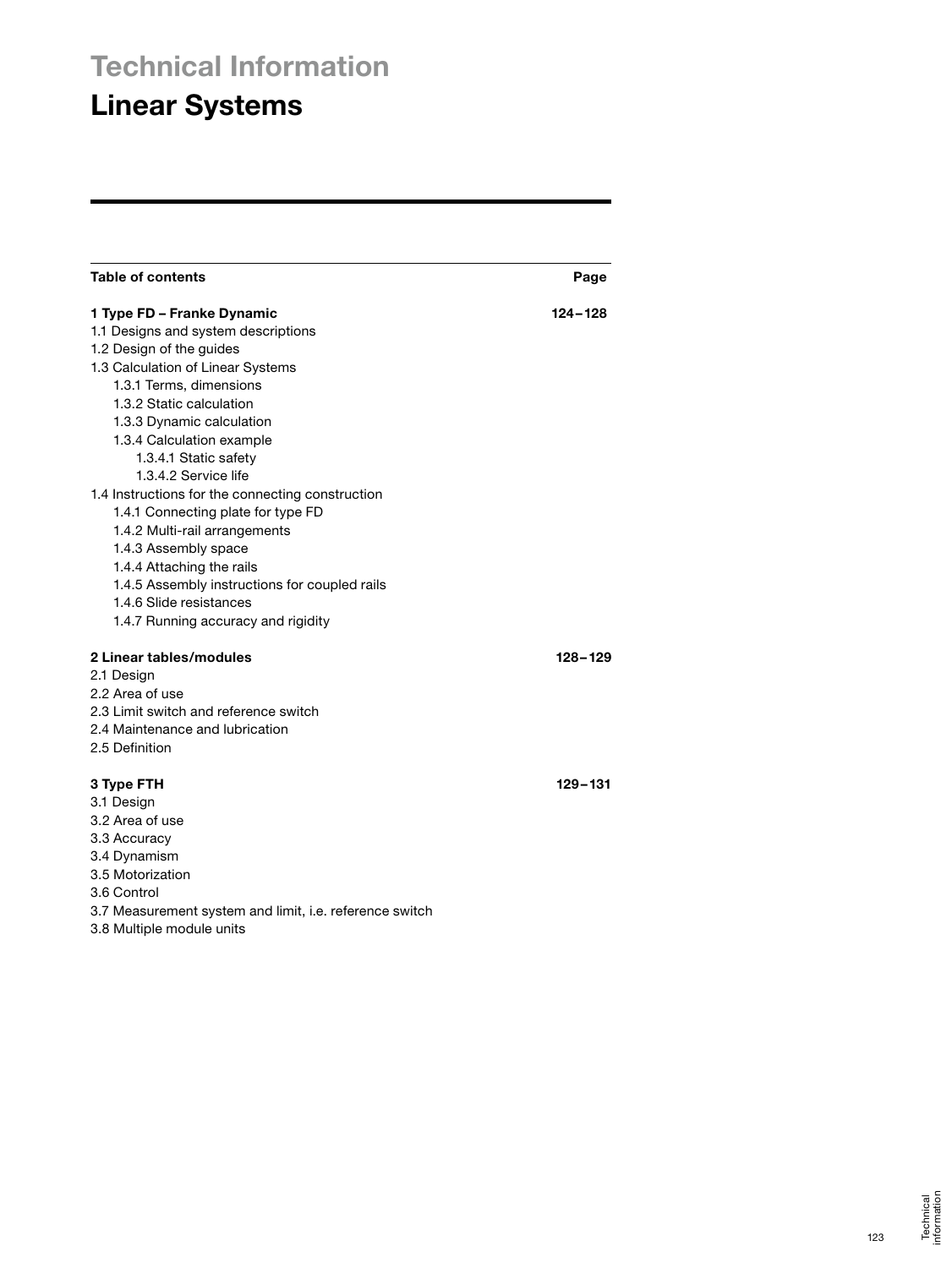### **Technical Information Linear Systems**

Franke aluminium Linear Systems have base bodies made of high-strength anodized aluminium. Depending on their type, the rollers are mounted on needle or ball bearings and are made of roller bearing steel. Face plates made of plastic house the felt wipers that keep the guide system clean.

### **1 Type FD – Franke Dynamic**

#### **1.1 Designs and system description**

Aluminium roller guides by Franke are available as double rails with cassette or as a pair of single rails with a pair of roller shoes:

#### **Double rail with cassette**

By standard, the design with double rail and cassette is a fully calibrated linear guide. The cassette and rail come with standard market connection bores.

#### **Pair of single rails with pair of roller shoes (Diagram 1)**

The single rails with roller shoes are integral elements of the design, offering the benefit of variable guide width. The customer specifies the connecting plate.

The cassette or the pair of roller shoes in standard type



Diagram 1: Pair of single rails and pair of roller shoes

FDA each run over four rollers mounted on needle bearings and arranged crosswise, fitted on raceways made of tough-but-flexible spring steel. Other types are available for special applications, among them non-corrosive raceways or individual customized versions.

The aluminium roller guides are lifetime lubricated. Travel speeds of 10 m/s and acceleration of 40 m/s² can be achieved. The operating temperature of the guides is between –20 °C and +100 °C. Franke is pleased to provide advice if you require solutions suitable for temperatures outside of the range specified above.

Cassettes are mounted on rails and factory set free from clearance. An integrated clearance adjuster can be used downstream to align the aluminium roller guides to their respective load situation. The clearance setting is best determined by measuring the slide resistance in an unloaded state (see Diagram 2).



Diagram 2: Measure slide resistance

The screw connection on the cassette plate is loosened slightly to make the setting. After this the threaded pin integrated in the longer cassette side is reset. Turning the threaded pin displaces the roller shoe and hence increases or reduces preload

The setting values for the individual type are listed in Table 3.6 Slide resistances. Please find more precise instructions on fitting and setting the guides in the assembly instructions for the aluminium roller guides.

#### **1.2 Design of the guides**

The following parameters are required to correctly design the guides:

- Selection of arrangement
- All prevalent forces/moments (dynamic/static), (see Diagram 3)
- Load type (resting, expanding, alternating)
- Ambient influences (e.g. temperature, moisture) or special operating conditions (e.g. clean room, vacuum)
- Travel speed and acceleration
- Stroke length
- Target service life in km

All prevailing forces and moments must be within the specified limits. The relevant data are found on the type pages.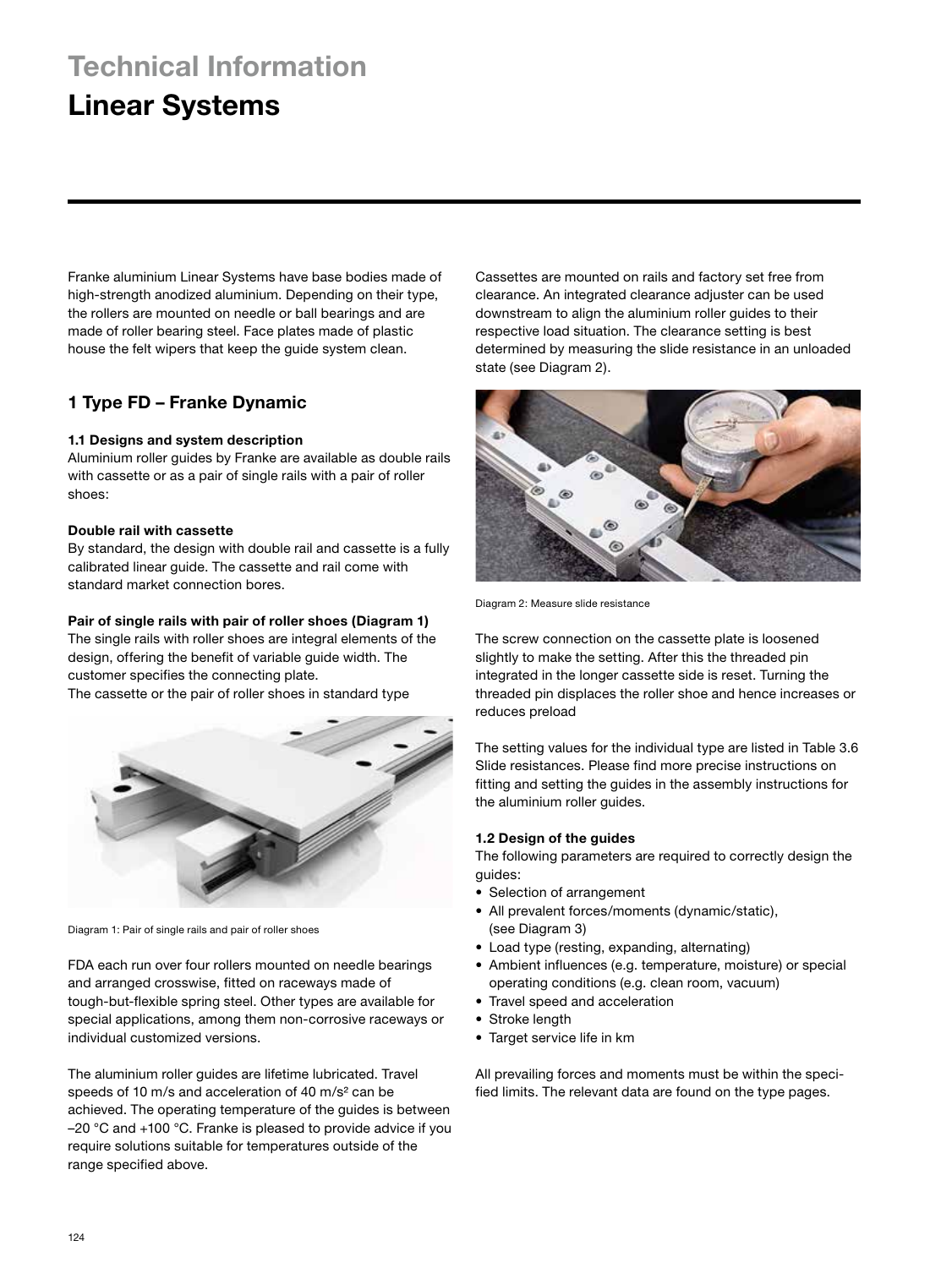

Diagram 3: Arrangement of forces and moments

Recommended safeties (given Screw quality 8.8):

- Pressure load: S > 1.2
- Tensile load:  $S > 2.5$
- Moment load:  $S > 4.0$

#### **1.3 Calculation of Linear Systems**



#### **1.3.1 Terms, dimensions**

| C                       | $=$ dynamic rated load                   | (N)  |
|-------------------------|------------------------------------------|------|
| $C_{0}$                 | $=$ static rated load                    | (N)  |
| $D_a$                   | $=$ diameter of rollers                  | (mm) |
| F                       | = dynamic equivalent load                | (N)  |
| $F_a$                   | $=$ off-center load                      | (N)  |
| $F_{0}$                 | $=$ static equivalent load               | (N)  |
| $F_1, F_2, F_n$         | $=$ individual loads                     | (N)  |
| $F_{h}$ , $F_{v}$       | = horizontal force/vertical force        | (N)  |
|                         | $=$ service life                         | (km) |
| $M_{_{0cx,~0cy,~0cz}}$  | = per. stat. moment rated load           | (Nm) |
| $M_{\text{cx, cy, cz}}$ | = per. stat. or dyn. torsion moment      | (Nm) |
| $q_1, q_2$<br>S         | $=$ time quotient for F1, F2<br>= safety | (%)  |
|                         |                                          |      |

#### **1.3.2 Static calculation**

A static calculation is sufficient with load at rest or in minimal linear motion up to  $v \le 0.1$ m/s. A linear guide with sufficient load capacity would be chosen once the recommended static safety S is reached.

$$
Static safety \tS =
$$

$$
S = \frac{C_0}{F_0}
$$

The equivalent load is the product of adding the individual external loads  $F_v$  and  $F_h$ .

Stat. equivalent load

$$
F_0 = F_v + F_h
$$

An off-center load  $\mathsf{F}_{\!_{\rm a}}$  with a torsion moment  $\mathsf{M}_{\!_{\rm 0}}$  produces the following correlation:

$$
F_{_0} = F_{_0} + C_{_0} \cdot \; \frac{M_{_x}}{M_{_{0cx}}} + C_{_0} \cdot \; \frac{M_{_{yz}}}{M_{_{0cy,0cz}}}
$$

#### **1.3.2.1 Recommended safeties**

| Condition     | Recommended safety |
|---------------|--------------------|
|               | Screw qual. 8.8    |
| Pressure load | S > 1.3            |
| Tensile load  | S > 2.5            |
| Moment load   | S > 4.0            |

#### **1.3.3 Dynamic calculation**

We recommend a dynamic calculation of the load circumstances if there is linear movement with  $v > 0.1$  m/s.

Service life  $L = ($ 

$$
\left(\frac{C}{F}\right)^p \cdot \prod \cdot D_a
$$

(with  $P = 10/3$  for the types FDA, FDC, FDD and FDE, and  $P = 3$  for the types FDB, FDG, FDH)

The calculation is based on the following roller diameters  $D_{a}$ :

| <b>Size</b> | Diameter of rollers D <sub>2</sub> (mm) |
|-------------|-----------------------------------------|
| 12          | 11.0                                    |
| 15          | 12.5                                    |
| 20          | 15.5                                    |
| 25          | 19.0                                    |
| 35          | 27.5                                    |
| 45          | 34.5                                    |

The equivalent load is the product of adding the individual external loads  $F_v$  and  $F_h$ .

Dyn. equivalent load

 $F = F_v + F_h$ 

An off-center load  $\mathsf{F}_{_{\mathsf{a}}}$  with a torsion moment M produces the following correlation:

$$
F = F_{a} + C \cdot \frac{M}{M_{dyn.}}
$$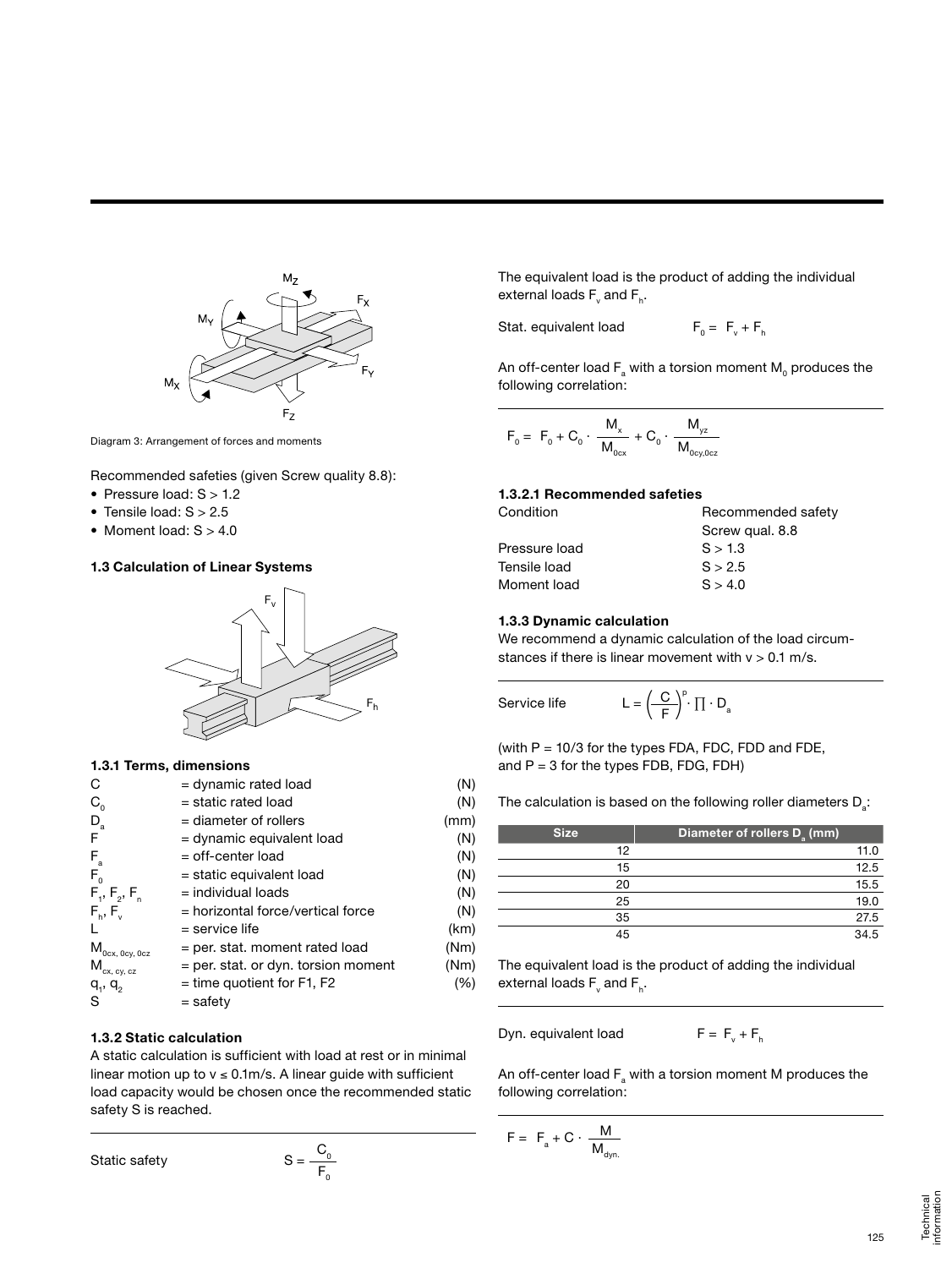## **Technical Information**

### **Linear Systems**

These calculations are based on a single one-rail arrangement of linear guides. We would be pleased to perform the calculation for you when dealing with multi-rail arrangements or complicated load circumstances.

#### **1.3.4 Calculation example**

For your application you determined the load values  $\mathsf{F}_{_\mathsf{v}}$  and  $\mathsf{F}_{_\mathsf{h}}$ and would like to know whether an aluminium roller guide Franke Dynamic type FDA in size 25 will provide sufficient safety and service life.

Your values (examples):

 $F_v = 2000 \text{ N}$ <br> $F_e = 400 \text{ N}$  $= 400N$ <br> $= 2400$  $F = F_v + F_h$ 2400 N

Franke Dynamic FDA size 25:

| C       | $=$ | 9000 N          |
|---------|-----|-----------------|
| $C_{0}$ | =   | 10100 N         |
| D       | =   | $19 \text{ mm}$ |

#### **1.3.4.1 Static safety**

In your application there will be an overhead load. Please find a recommended safety of > 2.5 in Table 2.1.

$$
S = \frac{C_0}{F_0} = \frac{10100 \text{ N}}{2400 \text{ N}} = 4.2
$$

The calculation confirms adequate safety.

#### **1.3.4.2 Service life**

$$
L = \left(\frac{C}{F}\right)^p \cdot \prod \cdot D_{a} = \left(\frac{9000}{2400}\right)^{\frac{10}{3}} \cdot 3,14 \cdot 19 = 4890
$$

The service life is 4890 kilometers.

#### **1.4 Instructions for the connecting construction**

#### **1.4.1 Connecting plate for type FD**

When using single rails and roller shoes please also use a connecting plate (additional design). The roller shoes and the connecting plate form the runner.

Instruction on designing the connecting plate for the runner: The roller shoes come with centering grooves to facilitate adjustment during assembly. To do this you attach a centering web to the connecting plate (Diagram 4). The dimensions for producing the centering web are listed in Table 1. All other dimensions, tolerances and accuracies of the guides are listed on the respective pages.



Diagram 4: Centering web

| <b>Size</b> | a    | $\mathbf b$ |
|-------------|------|-------------|
|             | mm   | mm          |
| 12          | 4.5  | 9.6         |
| 15          | 5.0  | 12.6        |
| 20          | 7.5  | 16.1        |
| 25          | 10.5 | 17.6        |
| 35          | 12.5 | 26.1        |
| 45          | 15.5 | 31.1        |

Table 1: Dimensions of centering web

#### **1.4.2 Multi-rail arrangements**

If there is a multi-rail arrangement it is recommended to define a fixed and a loose bearing side on the runner plate. This is the best method to compensate tolerances between the rails.

For instance the loose bearing side can be designed with a catch and a stay rod. The fixed bearing side assumes the guide function, while the loose bearing side compensates parallel adjustment and height tolerances. It is recommended to design the drive in the immediate proximity of the guide side, as it is what absorbs the drive moments.

#### **1.4.3 Assembly space**

The input and connecting surfaces have substantial influence on the function and accuracy of the guide. Inaccuracies may accumulate on top of the running accuracy of the guide system. An exact parallel and height adjustment is necessary if there is a double-track arrangement, for instance. The accuracy of the screw-on and connection surfaces for the rails as specified in Table 2 must be adhered to in order to guarantee running accuracy of the guide:

| <b>Size</b>                       | $12 - 20$ | $25 - 45$ |  |
|-----------------------------------|-----------|-----------|--|
|                                   | mm        | mm        |  |
| Max. tolerance for parallel run   | 0.03/m    | 0.05/m    |  |
| Max, evenness of screw-on surface | 0.05/m    | 0.10/m    |  |

Table 2: Accuracy of input and connecting surfaces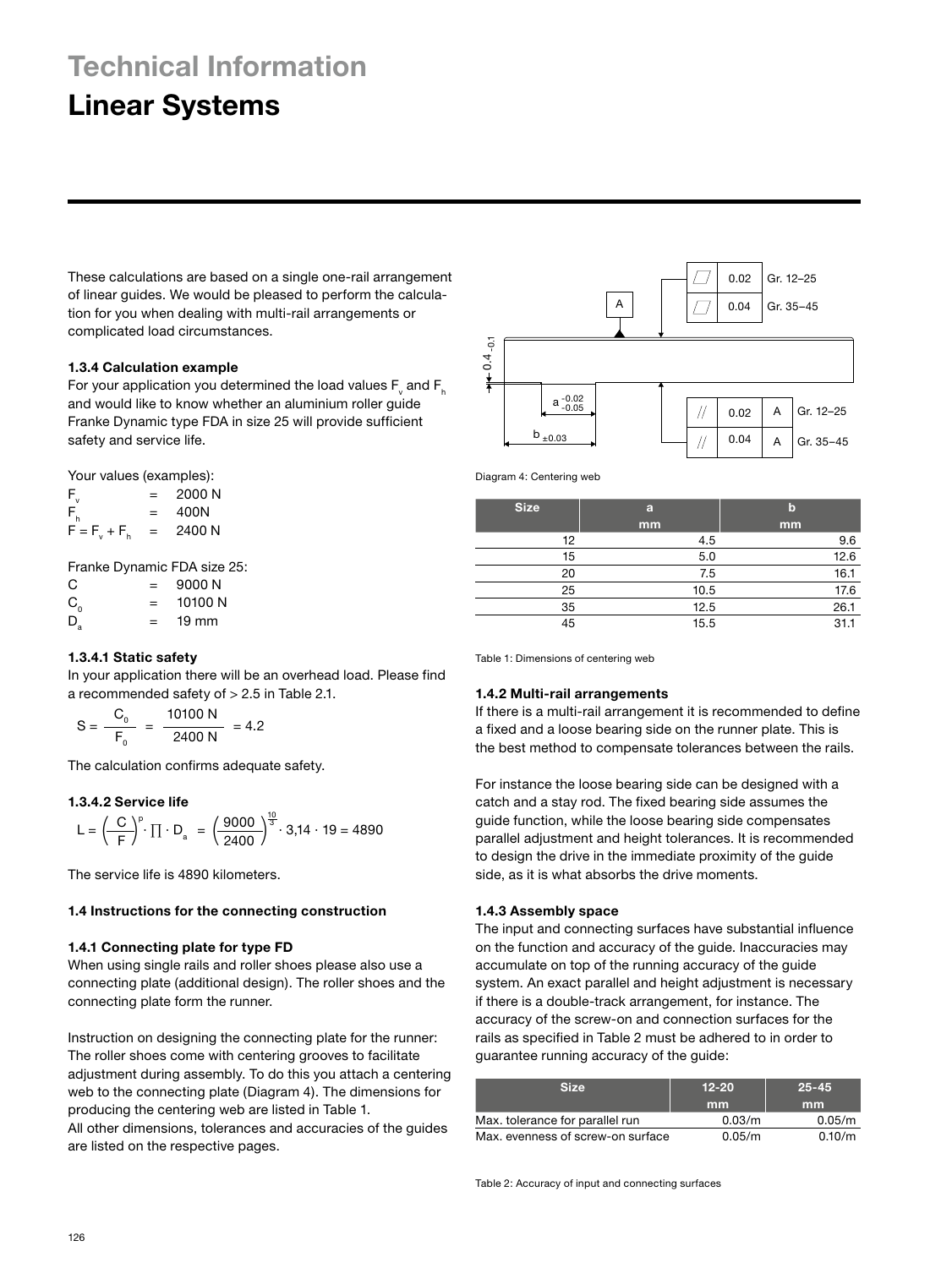#### **1.4.4 Attaching the rails**

Use a ruler or a locating shoulder to align of the rails. Depending on the type of load, the guide rails should be 1. screwed on or

- 
- 2. screwed on and dowelled or
- 3. applied against a locating shoulder and screwed on (Table 5).



Diagram 5: Attaching the rails

The connections between the guide elements and the connecting construction influence the load capacity of the guide. Screws in quality 8.8 with washers DIN 433 are used to make the attachment to the connecting construction.

#### **1.4.5 Assembly instruction for coupled rails**

Rails above a length of 4000 mm are coupled according to the Franke standard. Separation according to the Franke standard guarantees a constant, even drilling pattern and an ideal use of the rail length. Separations according to customer specifications are also possible.

Coupled rails are specifically matched.

This is why the rails have a sequential product number (e.g. A/1-1/1-2/2-2/E) to ensure correct assembly.



The rails are labelled additionally with a marking groove below the lower edge of the rail; it must always be on the same side. The rails must be aligned without a gap. To do this please use the suitable auxiliary cylinder (Diagram 6). Dimensions for aligning the auxiliary cylinder are found in Table 3. The cylinders are inserted into the raceways at the separating point of the rails and loaded using a suitable device. The matching tightening torques for the screw connections in question are listed in Table 4.

| <b>Size</b> | <b>Auxiliary cylinder</b> |
|-------------|---------------------------|
|             | mm                        |
| 12          |                           |
| 15          |                           |
| 20          | 14                        |
| 25          | 16                        |
| 35          | 27                        |
| 45          | 35                        |

Table 3: Dimensions of auxiliary cylinder

| <b>Screw</b> | <b>Tightening torque</b> |
|--------------|--------------------------|
| м<br>- 3     |                          |
| М            | 2.5<br>4                 |
| м            | 5.0<br>- 5               |
| М            | 8.5<br>6                 |
| М            | 21.0<br>8                |
| M 10         | 41.0                     |
| M 12         | 71.0                     |

Table 4: Tightening torques for screw connections

#### **1.4.6 Slide resistances\***

| <b>Size</b> | Slide resistance |            |            |            |            |            |            |            |
|-------------|------------------|------------|------------|------------|------------|------------|------------|------------|
|             | N                |            |            |            |            |            |            |            |
|             |                  | <b>FDA</b> | <b>FDB</b> | <b>FDG</b> | <b>FDC</b> | <b>FDD</b> | <b>FDE</b> | <b>FDH</b> |
| 12          | Min.             | 1.0        | 0.15       | 0.2        | 1.0        |            | 0.5        |            |
|             | Max.             | 1.5        | 0.30       | 0.3        | 2.0        |            | 2.0        |            |
| 15          | Min.             | 0.5        | 0.20       | 0.2        | 0.5        |            | 0.8        |            |
|             | Max.             | 2.0        | 0.40       | 0.3        | 2.0        |            | 2.0        |            |
| 20          | Min.             | 1.5        | 0.50       | 0.5        | 1.5        |            | 1.0        |            |
|             | Max.             | 2.5        | 0.90       | 0.9        | 2.5        |            | 2.5        |            |
| 25          | Min.             | 1.5        | 0.40       | 1.0        | 1.5        | 1.5        | 1.5        | 2.5        |
|             | Max.             | 3.0        | 0.80       | 1.5        | 3.0        | 3.0        | 3.0        | 5.0        |
| 35          | Min.             | 2.0        | 1.00       | 3.0        | 2.0        |            | 2.0        | 4.0        |
|             | Max.             | 4.0        | 1.50       | 4.0        | 4.0        |            | 4.0        | 6.0        |
| 45          | Min.             | 5.0        | 2.00       | 3.0        | 5.0        |            | 5.0        | 5.0        |
|             | Max.             | 8.0        | 3.00       | 4.0        | 8.0        |            | 8.0        | 8.0        |

\* Without wipers

Diagram 6: Coupled rails/auxiliary cylinder

127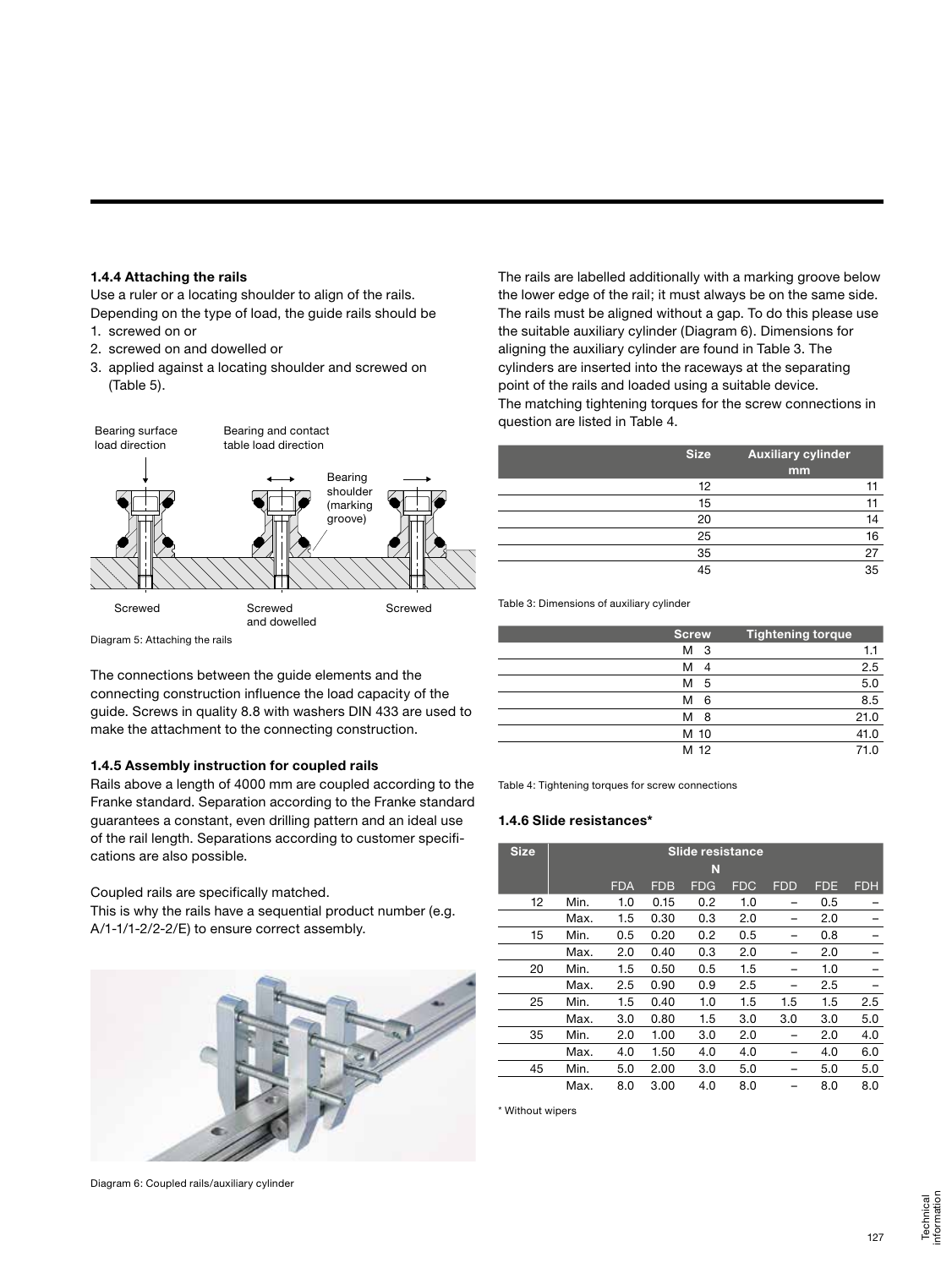





#### **1.4.7 Running accuracy and rigidity 2 Linear tables/modules**

#### **2.1 Design**

Uses of Franke linear tables include automation tasks in measurement and testing or to rationalize handling and assembly. The selection ranges from strokes larger than 100 mm to 7000 mm; there are spindle and belt drives. The lightweight aluminium construction, in connection with the integrated Franke guide system, permits high load ratings and moment loads. Please find precise technical data on this in the respective catalogue pages.

#### **2.2 Area of use**

We recommend using Franke Linear Systems with the safety  $S \geq 3$  for simple loads without acceleration and moment loads. A safety of  $S \ge 6$  should be used for dynamic moments. The mounting position is infinitely variable; we recommend an end stop or a brake for vertical operation.

The positioning accuracy of the Linear Systems type FTB is ±0.052/300 mm (IT7) as defined in the spindle pitch accuracy. Other accuracies are available on request. Repeatability is ≤ 0.01 mm. Running accuracy of the linear tables FTB is 0.03/300 mm.

Franke rotary tables can be used in operating temperatures from –20 °C to +80 °C. The Linear Systems FTD 15–35 are suitable for continuous operation in temperatures of –30 °C to +80 °C. Please contact us if you wish to operate in a different temperature range.

#### **2.3 Limit switch and reference switch**

- Reference switch: Franke Linear Systems in series FTB are fitted with inductive proximity switches that are set to stroke end position. On request another proximity switch can be fitted as a reference switch. The linear modules FTC and FTD have the option of attaching infinitely adjustable limit switches to the outside. By standard, Franke Linear Systems are fitted with inductive limit and reference switches PNP-nc 10-30VDC. PNP-no, NPN-no and NPN-nc switches are available on request. Fitting or installing a length measurement system with sinus or square-wave signal is possible on request. Rotary encoders can be fitted to the motor.
- Multi-module units: Franke Linear Systems can be combined to produce multi-module units. The required angle and adapter plates are selected to meet your requirements. We deliver fully fitted units, wired and aligned, with additional accessories on request.
- Motorization: A large variety of stepper or servo motors can be fitted to the Linear Systems. Connecting flanges and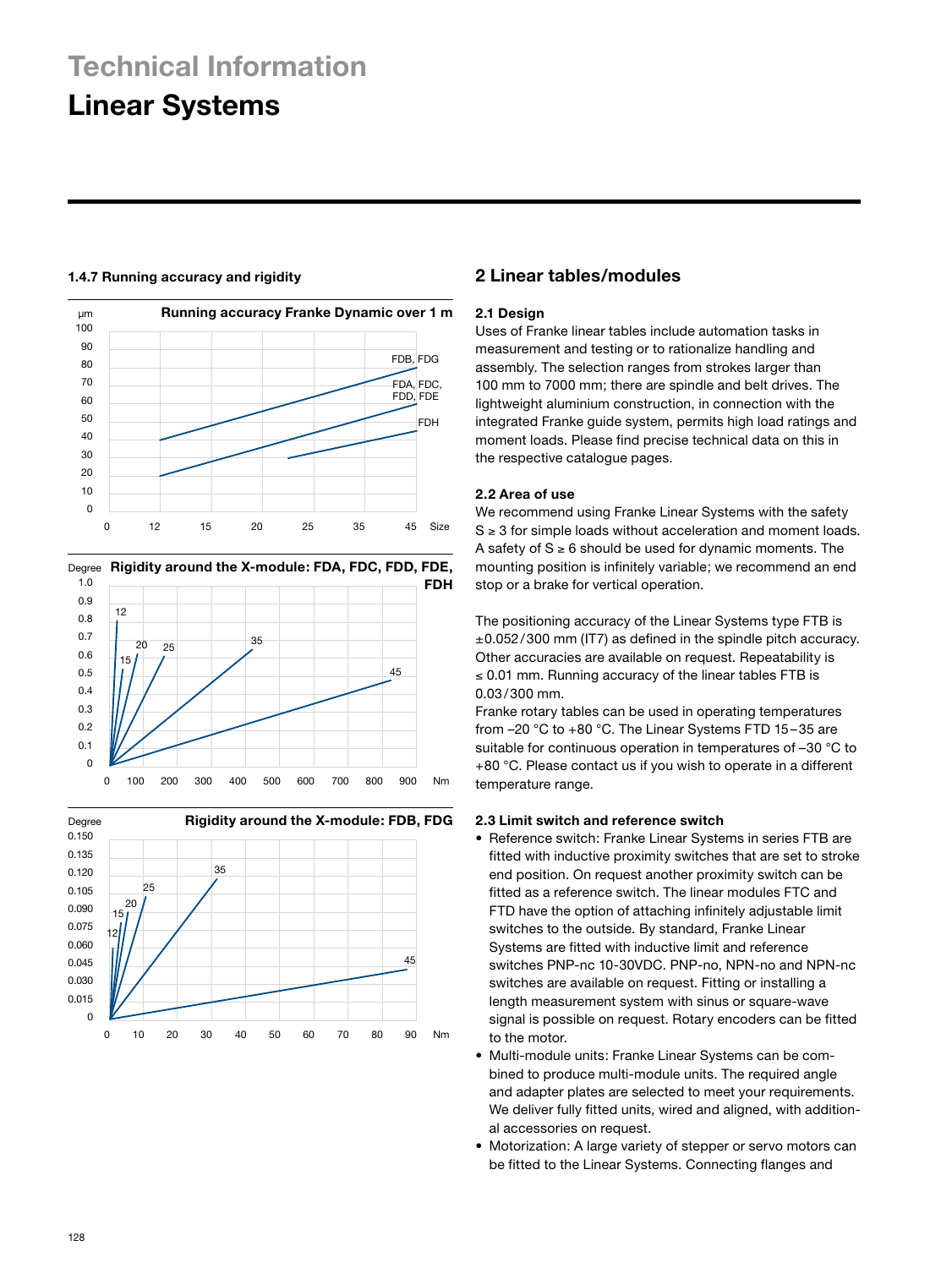couplings are modified accordingly. We can also accommodate customer motors.

• Motor deflection, transmission: By standard, the motor is mounted in the extension of the stroke module. Motor deflection via toothed belt or angled gears can be fitted to suit special uses, e.g. in cramped spaces.

We are pleased to advise you here, also.

#### **2.4 Maintenance and lubrication**

Franke Linear Systems are low-maintenance and have factory-fitted lifetime lubrication. Relubrication is not necessary, apart from the ball screw. Relubrication may be necessary – depending on the use – resulting from leakage of grease via the spindle shaft. We recommend relubrication with approx. 1–2 g grease in intervals of approx. 700 operating hours. If necessary you should clean the insides and the guide tracks and coat them with grease.

Fully synthetic lubricants are best suited for long.term lubrication, In its factory Franke uses the fully synthetic, special grease ISOFLEX TOPAS NCA52 (made by Klüber). We recommend high-quality lithium soap grease on mineral oil basis as an alternative lubricant. If you intend to mix lubricants you must make sure that the types are compatible in terms of base oil type, thickener, base oil viscosity and NLGI class. Please consult with the lubricant manufacturer for extreme conditions and extraordinary operating circumstances (vacuum, radiation, high temperature).

#### **2.5 Definitions**

- Running accuracy describes the greatest possible deviation between any given point on the moved table surface from the ideal lines when travelling the entire stroke distance (provided the substructure is even).
- Positioning accuracy is the greatest possible deviation from reaching a predefined point traveled to from a previously defined zero point.
- Repeatability is the greatest possible deviation from reaching a previously defined point on multiple instances. The measurement system used defines the degree of accuracy.
- Discrimination is the smallest possible travel distance. It is dependent on the spindle pitch, the transmission, the step angle and the classification within the measurement system. Discrimination is used to neutralize faults in positioning or repetition. It must therefore always be higher than the permissible positioning accuracy.

**Please observe our assembly and maintenance instructions for each item.**

#### **3 Type FTH**

#### **3.1 Design**

Franke linear motor modules FTH Drive are suitable for tasks in measurement and testing, also in handling and assembly. Strokes from 200 mm to 5300 mm are available. Integrated linear motors provide the drive. The lightweight aluminium construction, based on the Franke guide system, permits high load ratings and moment loads.

#### **3.2 Area of use**

We recommend using the safety  $S \geq 3$  for simple loads without acceleration and moment loads. A safety of  $S \ge 6$ should be achieved for dynamic moments. The mounting position is infinitely variable; we recommend an end stop or a brake for vertical operation.

Franke linear motor modules FTH Drive can be used in operating temperatures from –20 °C to +80 °C. Other temperature ranges on request.

#### **3.3 Accuracy**

The positioning accuracy is  $\pm 0.01$  mm/m and is dependent on the measurement system used. Other accuracies are available on request. The repeatability is  $\leq 0.02$  mm. The running accuracy is 0.04 mm/m.

#### **3.4 Dynamism**

Franke linear motor modules FTH Drive can achieve the values listed in the diagrams (page 131).

These are approximate values that are based on a horizontal feed movement in trapezoidal/delta operation. We are pleased to define the matching components for your application.

#### **3.5 Motorization**

The linear motor modules FTH Drive are driven by linear servo motors without mechanical drive components. The linear motor consists of a slide part and a guide part. The slide part houses the windings, the position recorder and the temperature gage. The drive magnets are found in the guide part.

The linear motors used are characterized by extremely high performance density (maximum dynamism with smallest possible space) and hence permit acceleration of up to 100 m/s<sup>2</sup> and travel speeds of up to 9 m/s.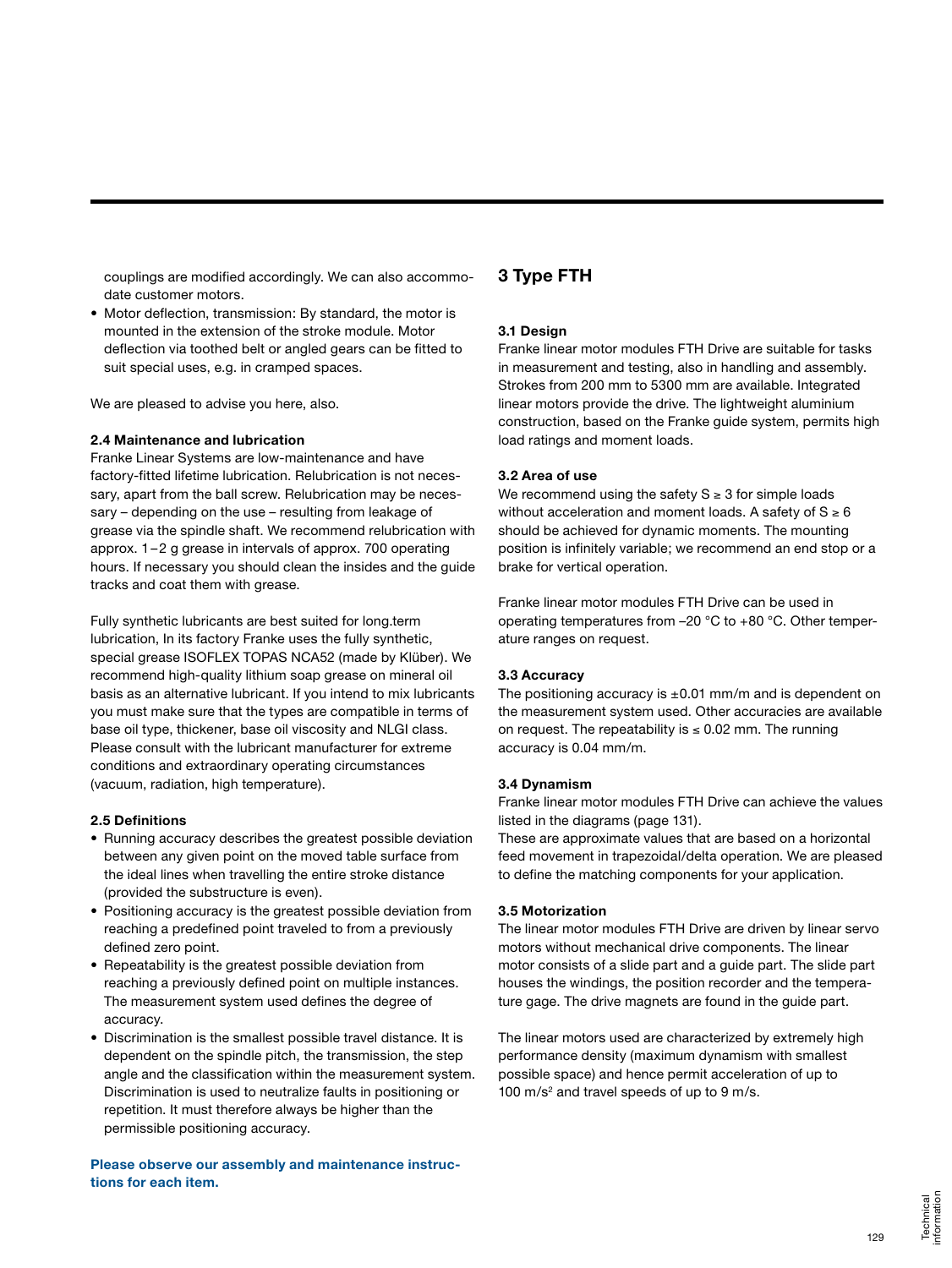# **Technical Information**

### **Linear Systems**

**Dimensions mm** H (incl. fan) B L (incl. plug) 345 70 243

**3.6 Control**



We recommend a servo amplifier S700 by the provider Kollmorgen to operate the linear motor modules FTH Drive. The S700 offers numerous special features such as the free graphic Windows® software to commission the servo amplifier. The auto-tuning function additionally facilitates commissioning. A safe torque off (STO) is fitted as standard. The S700 can load many different return systems and can evaluate up to three positioning informations sets at once.

Our team of consultants will provide you with additional information, or access information on the Internet under www.kollmorgen.com.

#### **3.7 Measurement system and limit, i.e. reference switch**

By standard, Franke linear motor modules are fitted with an integrated, magnetic length measurement system. The positioning accuracy is  $\pm 10$  µm with discrimination of  $\pm 1$  µm. Absolute measurement systems are available optionally.

Inductive proximity switches, infinitely positionable in the guide profile, are available to record end positions or reference positions.

#### **3.8 Multiple module units**

Linear motor modules type FTH Drive can be combined to form multi-module units. The required angle and adapter plates are selected to meet your requirements. We deliver fully fitted units, wired and aligned, with additional accessories on request.

**Please observe our assembly and maintenance instructions for each item.**